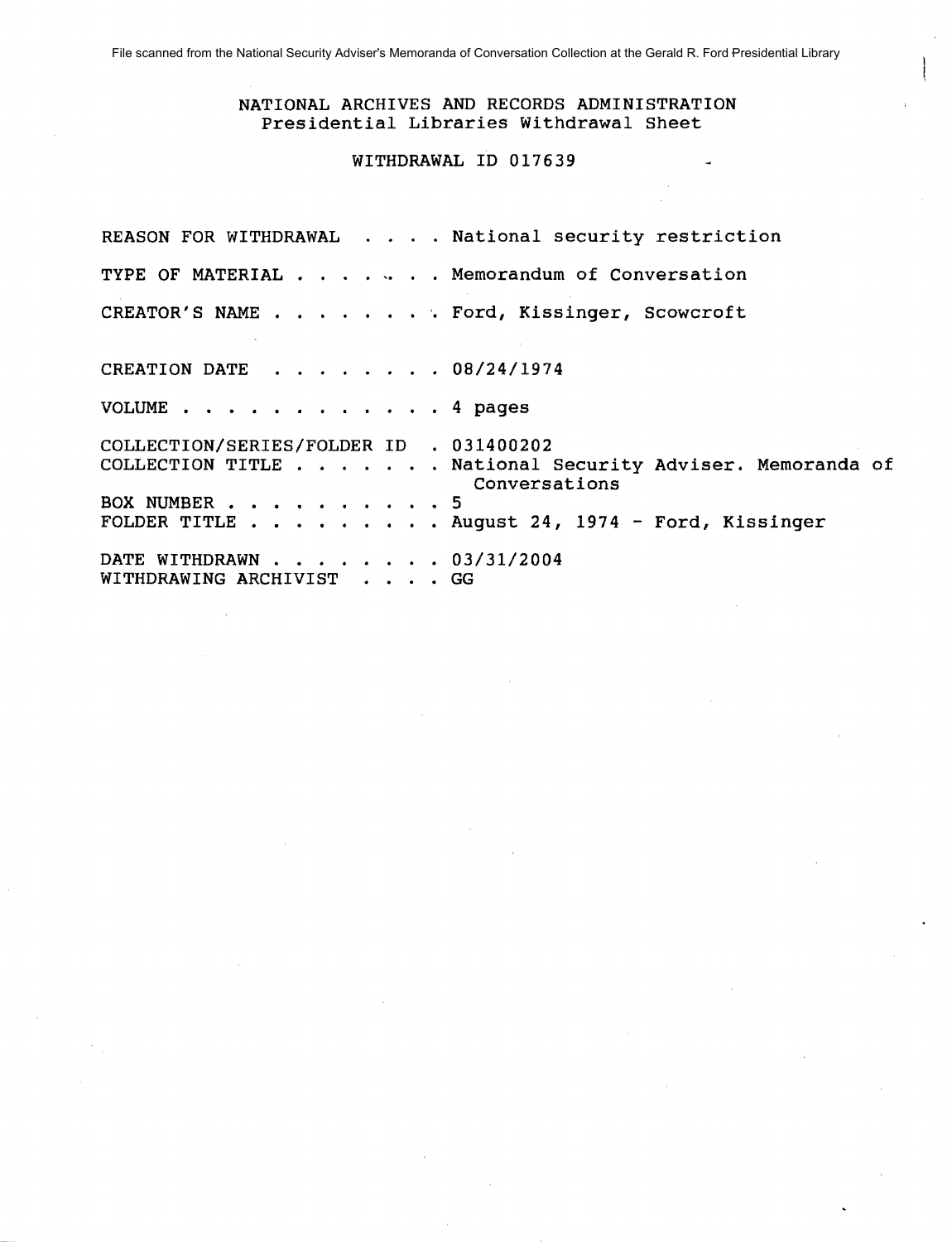

 $\frac{1}{2}$  $\phi$ 

 $\frac{3}{2}$ 

#### THE WHITE HOUSE

WASHINGTON

SEGRET/NODIS/XGDS

MEMORANDUM OF CONVERSATION

PARTICIPANTS: DATE AND TIME: Pre sident Ford Dr. Henry A. Kissinger, Secretary of State and Assistant to the Pre sident for National Security Affairs Lt. General Brent Scowcroft, Deputy Assistant to the President for National Security Affairs Saturday, August 24, 1974  $9:20 - 10:04$  a.m.

PLACE: The Oval Office

Kissinger: Brent will call Annenberg.

We have set September 18th for your UN speech. You will be the only one that week.

President: Okay. Give me a draft speech.

Kissinger: On the Greece-Turkey situation. We got Clerides to talk to Denktash. Then he went to Athens. We don't know whether this is posturing or whether Clerides now won't talk to the Turks •

We must keep the Soviets out of the negotiations. We must try to keep the UN Conference from happening or make sure that nothing comes from it.

We must show the Greeks they can't use the Soviet Union against us  $\begin{pmatrix} 9 \\ 2 \\ 3 \end{pmatrix}$ <br>We must tell Karamanlis.

s We must tell Karamanlis.<br>
So that is important to keep the<br>
so that is important to keep the<br>
so the French being the so<br>
in Greece. I hope that the  $~^{11}_{22}$   $~^{12}_{23}$   $~^{13}_{24}$  It is important to keep the Greeks with the West, but it must not  $~^{22}_{23}$   $~^{12}_{24}$   $~^{13}_{24}$   $~^{14}_{24}$  in Greece. I hope that the French will cooperate in keeping it out be the French being the scavengers riding on an anti-American wave in Greece. I hope that the French will cooperate in keeping it out of the Security Council. We must tell the Greeks that the status quo works against them. We can't use our influence against the Turks unless the Greeks stop their anti-Americanism.

CLASSIFIED BY Henry A. Kissinger EXEMPT FROM CENERAL DECLASSIFICATION SCE3;)U' ~;f< "~:r./~:n lyE ORDER 11652 '\'r;~J""I/' . *· ....* :··'I?"'O"''1 5 B 3 .d,i\ t ~ "' .... ,","'11""V 1, \_\_ =--.:::::..--.::;.-::;----:--=""""":"- EXEMPTION CATEGORY 5 B 3<br>AUTOMATICALLY DECLASSIFIED ON Imp. to Det.

**<del>SECRET/</del>NODIS/XGDS**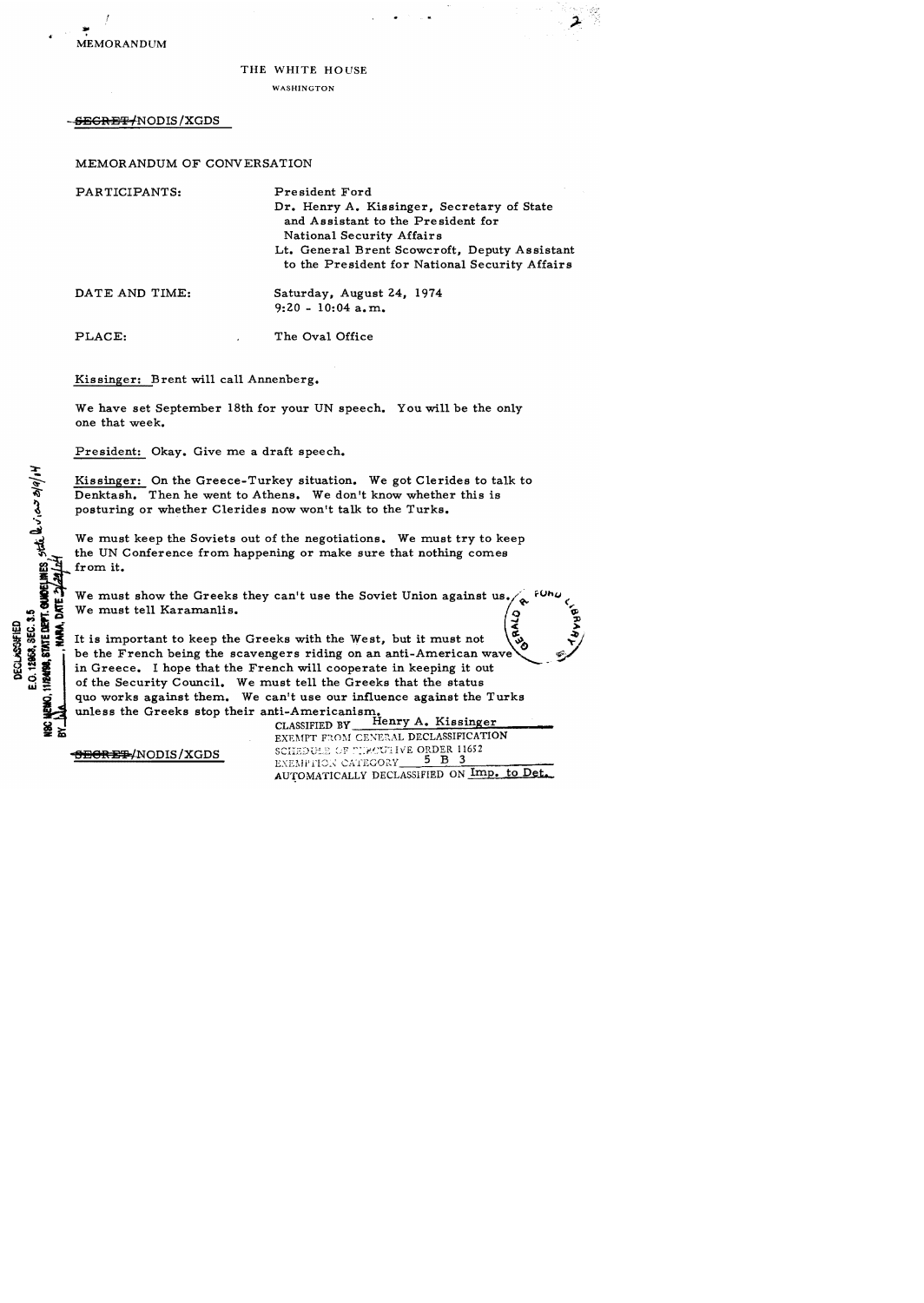#### <del>EGRET/N</del>ODIS/XGDS

I told the Greek Americans that if this anti-Americanism is encouraged, they were putting Papandreau into office. There was no anti-Greek sentiment or tilting.

We need Europe's support to prevent the Security Council meeting. See if the Greeks are willing to have serious talks on strategy. I think you shouldn't write a letter yet--they will publish it--but I will on your behalf.

President: Shouldn't we continue our talks with Clerides?

Kissinger: Could we send Brown a note from you thanking him for the message?

Brown should see Clerides. Intransigence will freeze the situation -that is what Turkey wants. The Greeks stirring up international. opinion will accomplish nothing.

I could write Ecevit saying we oppose a Security Council meeting. but the Soviet Union has asked for joint auspices and we can't get anything going without some Turkish concessions which we would hold in trust. Tell the Greeks that whatever their assessment of the past is, they can't get anything without our help. They should send someone here or that Kissinger will go to Europe.

President: Who would they send? Mavros?

<u>Kissinger: They probably can't send anyone here -- maybe I'll</u> go to Europe. Karamanlis is a smart politician  $-$ - he can't be doing this because of Cyprus. He must be trying to court the left with anti-Americanism. The danger is he can't go so far as Papandreau. Also, bringing in the Soviets is totally against their interests and must indicate Karamanlis' comern.

President: Would the military stop anything bad from happening?

Kissinger: From the beginning of the change in Greece. I said it would be tough for them to stop with Karamanlis. Military intervention next time might well take a Qaddafi-like form. The reason we weren't anti-Greek at the outset of the Cyprus problem is we foresaw problems for the Greeks and didn't want to be blamed. Karamanlis came in and we got blamed anyway. I was worried about Greece deployments. A Makarios-Papandreau atmosphere in Greece is a poor prospect. That is why we can't break with the Turks.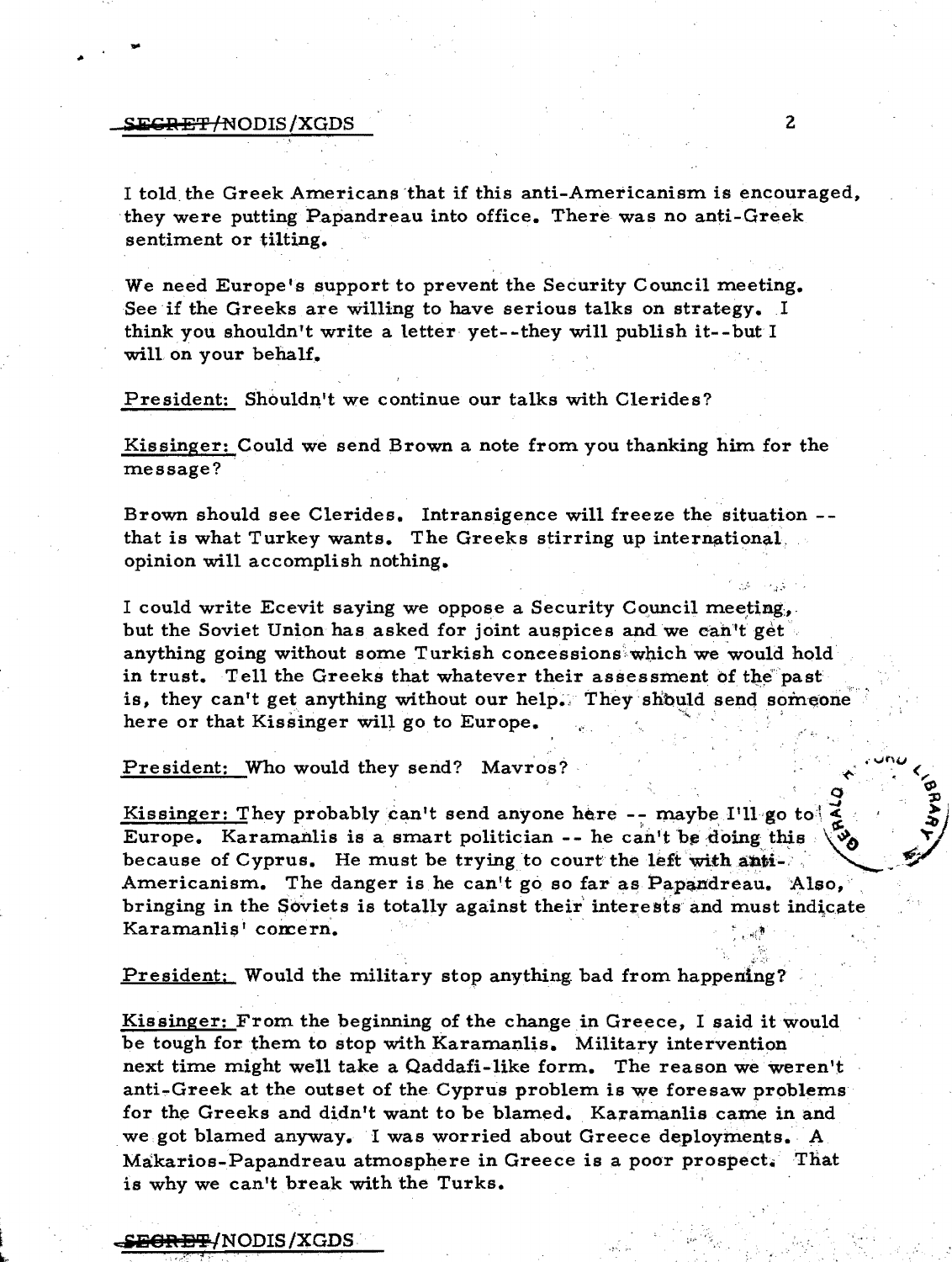### $\mathbf{EGR} = \mathbf{P}$ /NODIS/XGDS 3

...

To stop the Turks we would have had to threaten a cutoff and promise them two-thirds of what they got. The Greeks couldn't have it and we still would have been the whipping boy. Now we must extract from the Turks and we are better off that way now.

I told the Greek-Americans there is no possible motive for us to be anti-Greece, and I sent Kubisch to their convention. In two to three weeks they will bring a larger group down and you might want to meet with them.

President: Good. Then you will do these three things today. Will the Security Council meeting go?

Kissinger: Anyone can call for a meeting. We should maneuver against it, and if it happens, we should make no move to help. We can't let the Soviets be used as blackmail against us.

President: Will the Europeans be with us?

Kissinger: The Turks will oppose. Maybe the French will be with us, if they see their real interests. The British want to hit a home run. The Chinese probably will oppose. The Greeks either don't want a negotiation now or they are, being very irresponsible.

The meeting shouldn't be more than 20 minutes, so the other Europeans don't get nervous.

You should meet Giscard only after you meet Schmidt. They mentioned January -- that may be a trial balloon. You could make noises about him being welcome here, or you could go to Martinique. Say you appreciate close consultation between Kissinger and Sauvagnargues on the Greek-Turkish crisis. Sauvagnargues will be here for the UN and you should meet him. Tell him if the situation, takes an anti-American form and the Soviet Union starts to move in between NATO him being welcome here, or you could go to Martinique. Say y<br>appreciate close consultation between Kissinger and Sauvagnary<br>on the Greek-Turkish crisis. Sauvagnargues will be here for t<br>and you should meet him. Tell him if

states, it would be bad.<br>We started to have talks and broke off. You could make an elliptical remark.



#### <del>5ECRE</del>T/NODIS/XGDS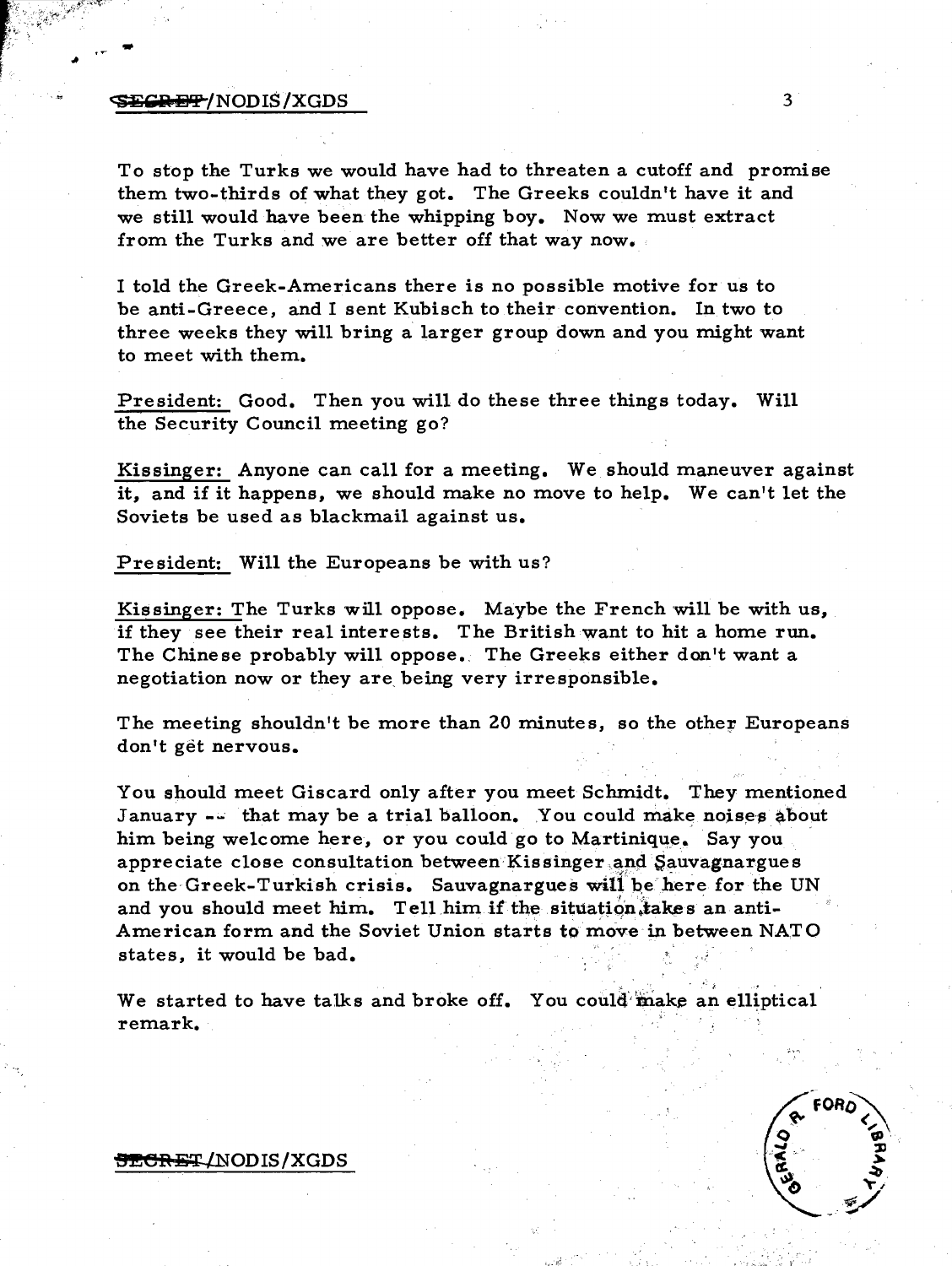## NATIONAL ARCHIVES AND RECORDS ADMINISTRATION Presidential Libraries Withdrawal Sheet

 $\cdot$  .

# WITHDRAWAL ID 017640

REASON FOR WITHDRAWAL . . . . National security restriction TYPE OF MATERIAL . . . . . . Note DESCRIPTION CREATION DATE VOLUME . . . . . . . . . . . 4 pages . . . . . . . . Scowcroft's notes from August 24, 1974 meeting with Ford and Kissinger  $\cdots$   $\cdots$   $\cdots$  08/24/1974 COLLECTION/SERIES/FOLDER ID . 031400202 COLLECTION TITLE . . . . . . National Security Adviser. Memoranda of Conversations BOX NUMBER . . . . . . . . . 5 FOLDER TITLE . . . . . . . . . August 24, 1974 - Ford, Kissinger FOLDER TITLE . . . . . . . . . August 24,<br>DATE WITHDRAWN . . . . . . . . 03/31/2004 WITHDRAWING ARCHIVIST . . . . GG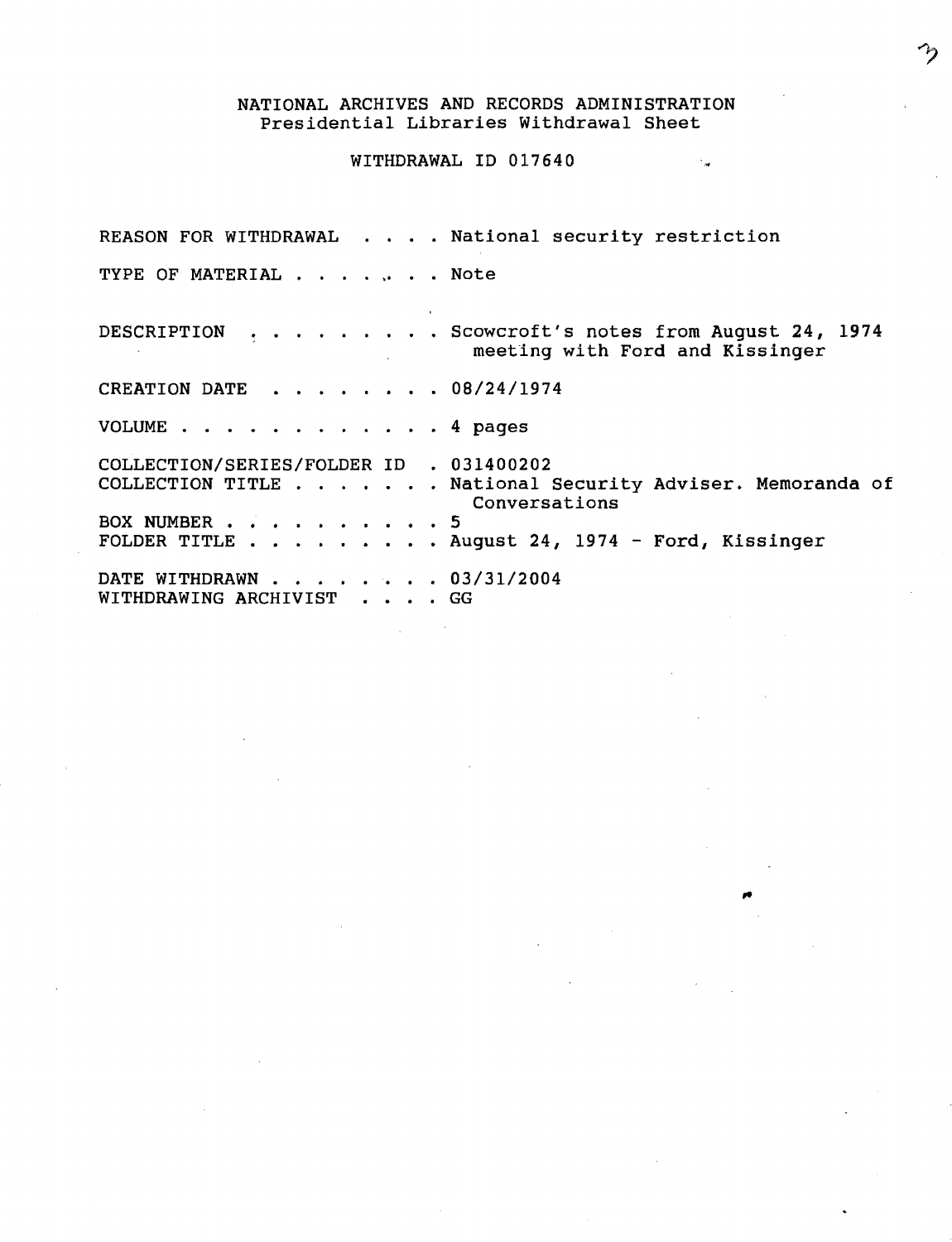$T = 10.5$  $P/k$  $\frac{1}{25}$   $\frac{240u}{c|dr|}$ Kill the se K Brot with call announce, We have set 15 Set In expected you will be any one that work P Of Girl we adopt spuch. K On G-T-ait. We got Christen to got tale to Dochlach. Ttoen te ment té attens - ve dont home interstate wont Trubs. We must hay sur out d'ugot UL must tig & hug UN coup par hoggering a that USe mist show Greeps they can't would Tette-Mointent à help crubs en/c West, fit et mont not be Fr, big scoverges whin On un contri-cheme, women in Cryer Hope that Fremillemperatric keeping dont of Sc. USL must tell Creeks status que works against moment un count une infli aprist Turps unhasslistes the anti-m. En ig Tank Crubs won't Theo back to any P - That une can de nothing. Wthen cap, une can get back 25-30%.<br>I see why Crock court mor night wow but gest à stop andi - Am. **CONSTRUCTION DECLASSIFIED** E.O. 12958, SEC. 3.5<br>NSC NEWO, 1120418, STATE DEPT. GUIDELINES, State be view 3/9/04<br>BY feri MARA, DATE 3/29/04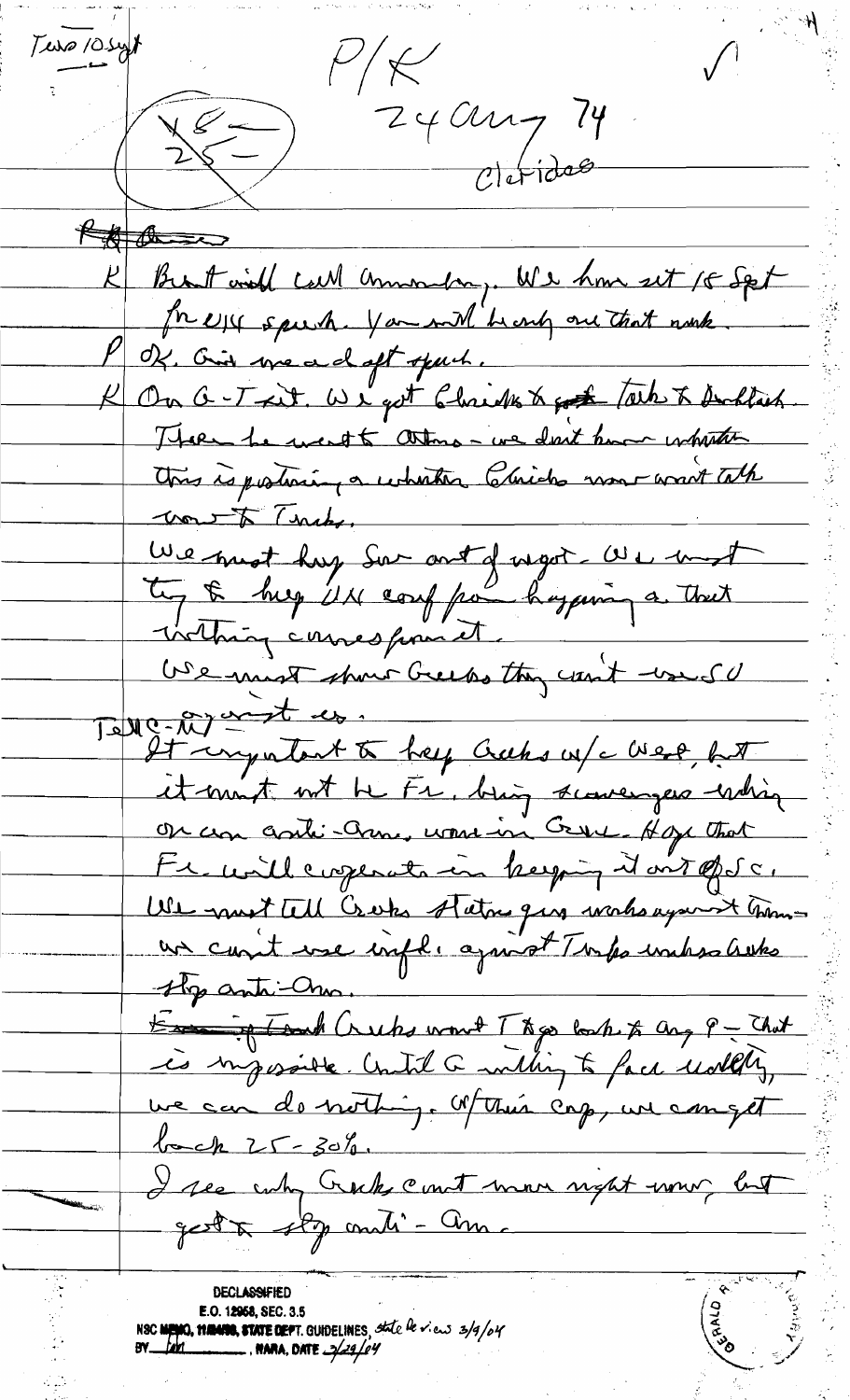Papandraau I till Gruh-Gru that if anti' Jon is encounged, Changeaise partire proponderan unt fine. Then Que coul Emport de produit LSC mitj. Su if crushes coulding to have some time au stantage, I trink you shoul bit with P Smilhen enteries my tales en Chich 1) Commeliana send Barriera with pour you chanting  $\frac{1}{\sqrt{2}}$ hin for unage! <u>with perge sit - That what T grants. Greeks</u> string unt quincuillacinguist I could mitte Eccret 7 join un greu Sc Till G certains their orient of not, they can't get any of a come half, They should send emercie lieu et Kernet pet Eur. P Usho send ? Marres?<br>R Probotg carit surdanzan homer Mayer Em. Kara. is smoot publisen - he count he dring this because of Gypsus. He must be trying to the coupt a lift of anti anna Donger is he can't po so far de Pajon. Moi, huijing in Saro is totally of any their without + must melicate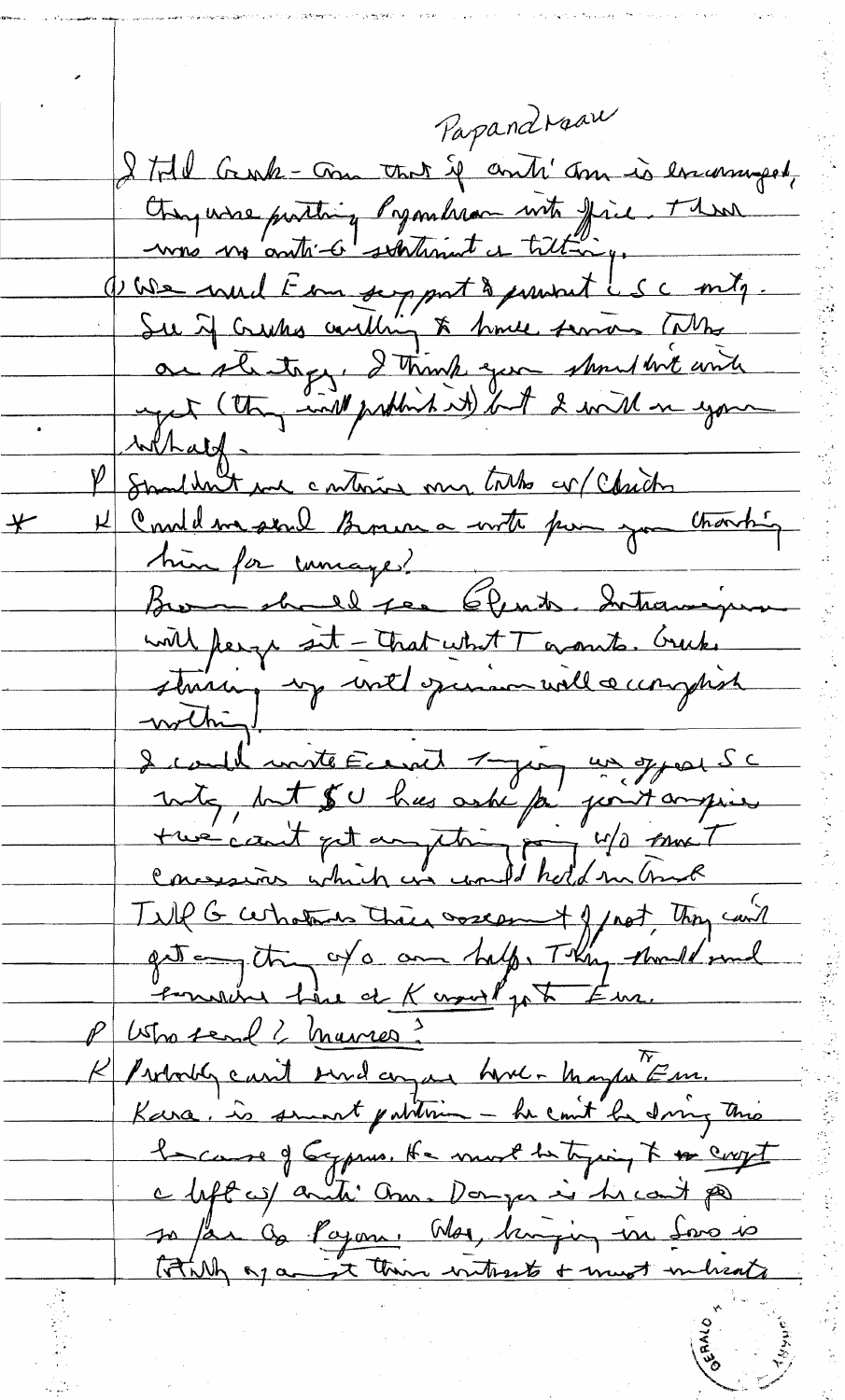Kan a concernant de l'autre et de la change, daoit it mall Reason we weren't auti. Geve at antest of bygma is un farsar portes for Carlos a carloit cront to be blomed. Kana come increment blamed any may. Somment Con about Consci d'Angents. A Mot a Makazino -Paparoheau milieu in Crice is jour present. That colyme can't brench w/ Turks Stratigerally, we To stope Tracks be would home has threaten certify & provide them ?/ 5 of what thought. Grashs conclude than longhit it & we shill want have been whopping log. Now un must extract from Tendes & we are better of that um come I tol Gr-an three or protein waters for me to be auti- a o sent Korbisch & this commention. Jan 2-3 who they hing a larger pory down a you wingth work to mist without Gross. Those game unit de that 3 thing today Will SC mitygo Organe suncall for why. We should know with against it + if it happens, we should wrich use more to help. We won't let some be used as blackment against my. P will E me en yes K Turks with spore. Umph Fr & am so this will  $A^2$  $\frac{1}{\sqrt{2}}$ contract, Br. won't a house sem. PRC part will system